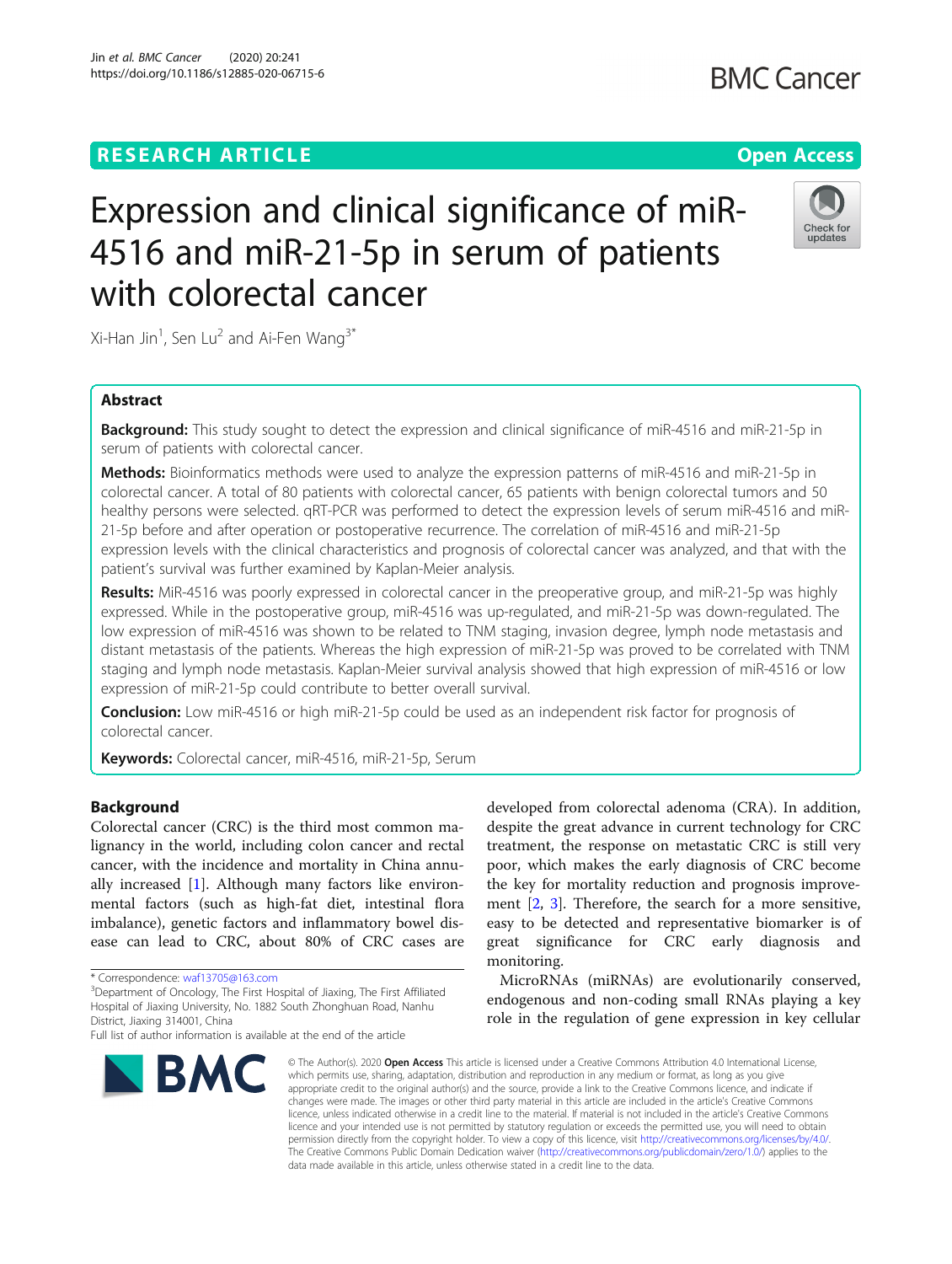processes [\[4](#page-6-0), [5](#page-6-0)]. Studies have shown that miRNAs participate in a series of life processes acting as important regulators during tumorigenesis and development, including individual development, organogenesis, hematopoiesis, cell proliferation, differentiation and apoptosis, tumor occurrence, invasion and metastasis [\[6](#page-6-0), [7\]](#page-6-0). miRNAs are available in a non-invasive manner with high sensitivity (62 to 89%) and specificity (from 41 to 89%), and they can be used to identify CRC patients with normal persons [[8\]](#page-6-0). miR-21 is one of the miRNAs found by human earlier, and it can be highly expressed in many cancer types, such as pancreatic cancer, breast cancer, lung cancer, stomach cancer and CRC [[9](#page-6-0)-[11](#page-6-0)]. Meanwhile, miR-21 is involved in the characteristics regulation of tumor phenotypes, like tumor growth, invasion and metastasis. miR-4516 can promote cell apoptosis [[12\]](#page-6-0), predict the poor prognosis of human glioblastoma [[13\]](#page-6-0), and targeted regulate psoriasis [\[14\]](#page-6-0), but its role in CRC has not been studied. Recent studies have shown that miRNAs are abnormally expressed in peripheral blood of CRC patients, and they are involved in CRC progression with the potential serving as biomarkers [[15\]](#page-6-0).

In this study, we detected the expression of miR-21-5p and miR-4516 in tissues and serum of patients with CRC, CRA and healthy persons, analyzed the relationship between their expression levels and clinicopathological characteristics, and explored the value of miRNAs in serum in the early diagnosis of CRC.

# Methods

## Research object

80 patients who were pathologically diagnosed as CRC and treated in our hospital from January to October 2016 were selected as CRC group, including 38 males and 42 females aged 29 to 75 years old with an average of 50.90  $(\pm 9.50)$  years old. Inclusion criteria: 1. In accordance with the clinical diagnostic criteria of CRC; 2. Patients newly diagnosed as CRC; 3. Had not receive any radiotherapy, chemotherapy or biological therapy. Exclusion criteria: 1. With other types of tumor diseases; 2. Postoperative patients or those with CRC recurrence; 3. With severe functional diseases like heart, liver, kidney diseases and immune system diseases; 4. Being treated with other therapies before surgery; 5. Patients in pregnant; 6. Patients who did not comply with, and cooperate with the treatment. Totally 65 patients with colon polyp in our hospital were selected as benign colorectal tumor group (CRA group), including 30 males and 25 females aged 30 to 71 years old with an average of 44.45 (± 10.94) years old. They were all pathologically diagnosed as low-grade intraepithelial neoplasia or colon hyperplastic polyp after operation. In addition,

50 cases who made physical examination in our hospital were selected as healthy control group (Normal group), including 28 males and 22 females aged 28 to 72 years with an average of  $42.32$  ( $\pm$ 9.23) years old, and there were no abnormalities observed by colonoscopy. There were no significant differences in gender, age and other general data among the three groups  $(P > 0.05)$ . Sample and relevant data collection in this study was approved by the Medical Ethics Committee, and the relevant informed consent was obtained from all patients.

#### Main reagents

Trizol total RNA extraction kit was purchased from Beijing Aidlab Biotechnologies Co., Ltd.. Fully automatic electrochemiluminescence immunoassay (Model Number: E2010) was from Roche, Switzerland and high-speed refrigerated centrifuge was procured from Eppendof, Germany.

# Methods

# Specimen collection

6 mL of venous blood were drawn from all enrolled patients with an empty stomach in the morning, respectively, and collected in vacuum blood collection tubes for 30 min at room temperature, then centrifuged at 2500 r/ min for 10 min. The collected serum was stored in a refrigerator at − 80 °C.

#### Real-time quantitative PCR (qRT-PCR)

Trizol Total RNA Extraction Kit was used to extract the total RNA from serum. 5 μl of RNA samples were diluted 20 fold with RNase-free ultrapure water, and the absorbance values at 260 nm and 280 nm were read using a UV spectrophotometer for the determination of the RNA concentration and purity. RNA samples with  $1.7 \leq$  OD260/OD280  $\leq$  2.1 were qualified for subsequent analysis. PCR amplification instrument was used to synthesize the cDNA template by reverse transcription reaction, and ABI7500 quantitative PCR instrument was applied to perform qRT-PCR. The reaction conditions were pre-denaturation at 95 °C for 10 min, and 35 PCR cycles (95 °C for 15 s, 60 °C for 1 min). U6 was utilized as internal reference. The primers used in the reaction were as follows:

miR-4516 Forward Primer: 5′-CCGCCGACTAGTGCGGAT CATAAGGTCAGGAG-3′ Reverse Primer: 5′-CCGCCGACGCGTGGCCAG GACAGCAGCTTA − 3′ miR-21-5p Forward Primer: 5′-GCCCGCTAGCTTATCAGA CTGATG-3′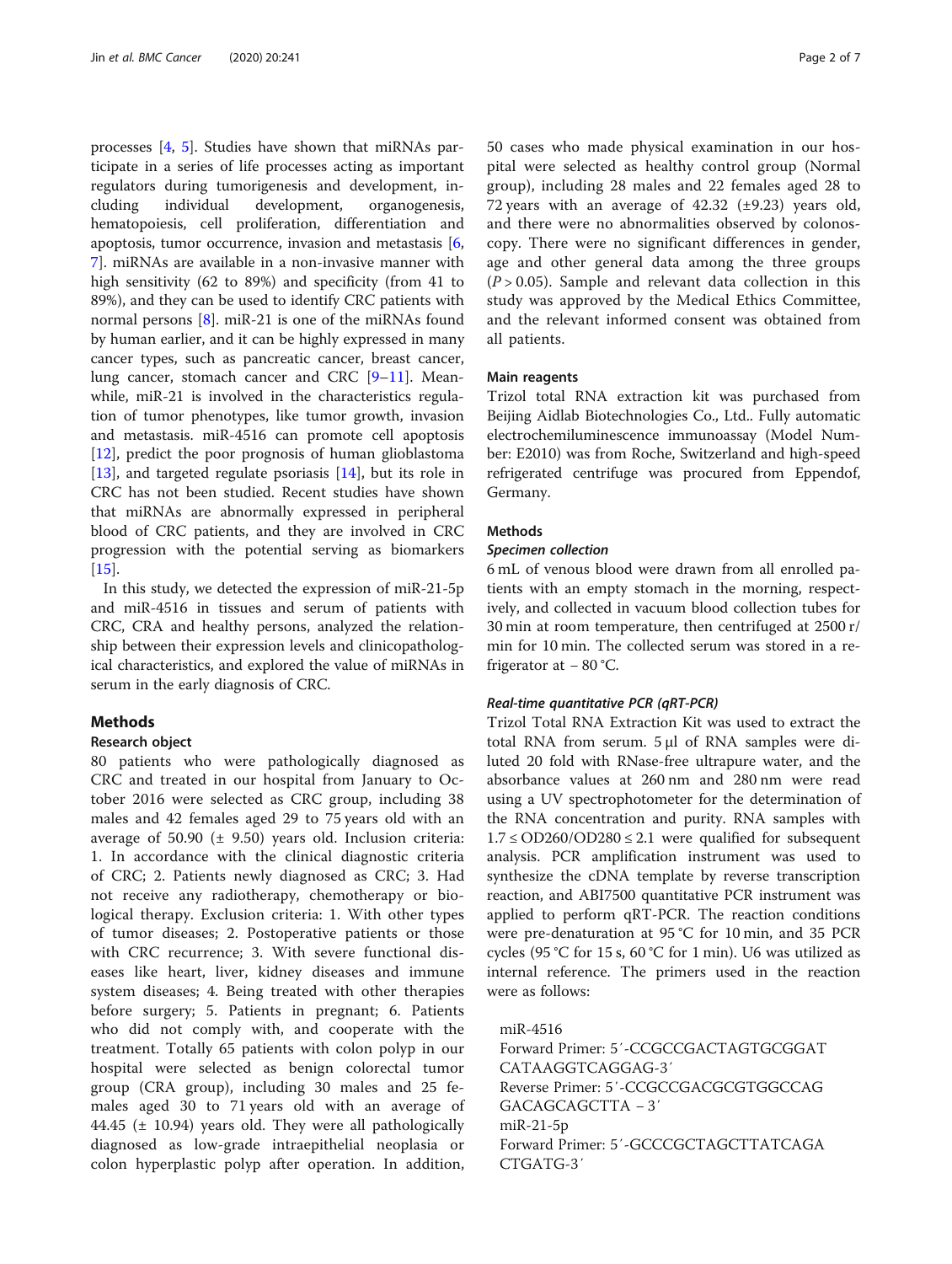<span id="page-2-0"></span>Reverse Primer: 5′-GTGCAGGGTCCGAGGT-3′

### Detection of serum CEA

Automatic electrochemiluminescence immunoassay was used for detection the serum CEA. According to the CEA kit, the diagnostic critical reference value of CEA was 5 ng/mL.

# Follow-up

Postoperative patients of the CRC group came to our hospital to review the CEA and perform abdominal CT scan after 0, 6, 12, 18, 21 and 24 months, respectively. Combined with the clinical symptoms of the patients, we could determine whether there was local recurrence or metastasis. Blood samples of patients with recurrence or metastasis were collected. The follow-up period was 2 years.

# Statistical analysis

All data were processed by SPSS 22.0 statistical software. The measurement data were expressed in the form of mean value ± standard deviation. The count data were presented as a ratio or percentage. The comparison of measurement data was performed by  $t$  test, and that of count data was performed by χ2 test. ROC curve was utilized to analyze the efficacy of indicators in the diagnosis of each group. Kaplan-Meier survival analysis was used to analyze the relationship between miR-4516 and miR-21- 5p expression levels and postoperative survival in CRC patients.  $P < 0.05$  was considered statistically significant.  $P <$ 0.01 was considered extremely statistically significant.

# Results

# The expression levels of miR-4516 and miR-21-5p in serum

The differential expression of miRNAs in colon cancer was analyzed using the GSE72281 chip in the GEO

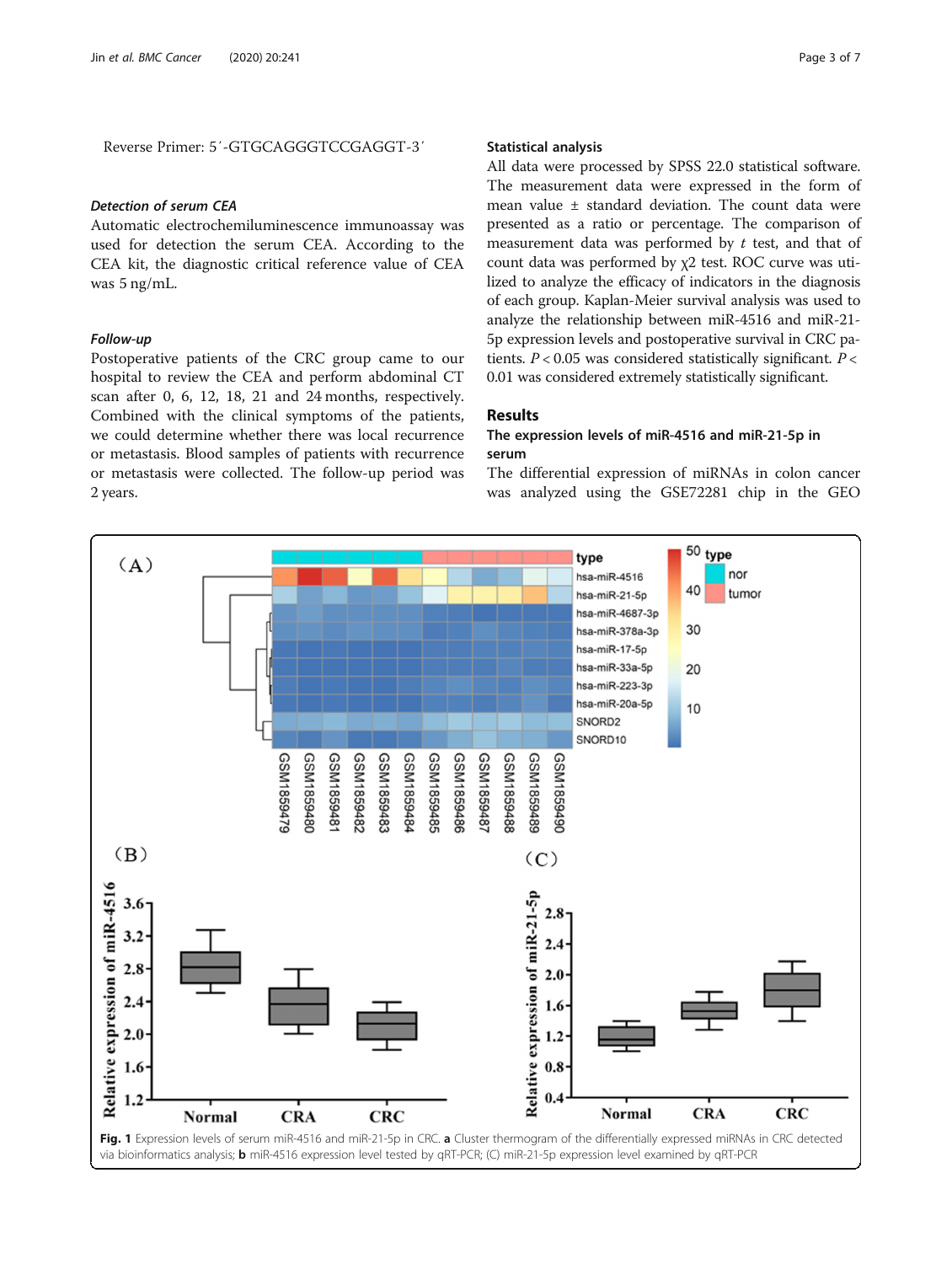database. As shown in Fig. [1](#page-2-0)a, miR-4516 was poorly expressed in colorectal cancer, while miR-21-5p was highly expressed. Then, qRT-PCR was used to detect the expression levels of miR-4516 and miR-21-5p in the serum of the Normal group, CRA group and CRC group. The results shown in Fig. [1](#page-2-0)b and Fig. [1](#page-2-0)c suggested that miR-4516 was significantly down-regulated ( $P < 0.05$ ) in the CRA group and CRC group relative to the Normal group, whereas miR-21-5p was significantly up-regulated  $(P < 0.05)$ .

# Postoperative dynamic changes of serum miR-4516 and miR-21-5p in the CRC Group

After following-up, recurrence occurred in 18 patients in the CRC group, including local recurrence in 12 cases and distant metastasis in 6 cases. As shown in Fig. 2, serum miR-4516 in the CRC group was significantly up-regulated after operation while miR-21-5p was remarkably down-regulated  $(P < 0.05)$ . There was no significant difference observed in miR-4516 and miR-21-5p expression levels between the preoperative and recurrence groups  $(P > 0.05)$ .

# Relationship between the serum miR-4516 and miR-21-5p expression levels and Clinicopathological parameters of **CRC**

As shown in Table [1,](#page-4-0) the low expression of miR-4516 was related to TNM staging, invasion degree, lymph node metastasis and distant metastasis, with statistical significance (all  $P < 0.05$ ). While the high expression of miR-21-5p was shown to be correlated with TNM staging and lymph node metastasis, with statistical significance (both  $P < 0.05$ ).

# ROC analysis of serum miR-4516 and miR-21-5p in CRC diagnosis

To further evaluate the value of miR-4516 and miR-21- 5p in identifying CRC patients from normal persons, we performed ROC analysis in 80 CRC patients, and the results were shown in Table [2.](#page-4-0) The ordinate refers to the sensitivity and the abscissa refers to the specificity. ROC curves were made as Fig. [3](#page-5-0), and the areas under the curve (AUC) were shown in Table [2.](#page-4-0) The AUC values were tested, and all of them have  $P < 0.05$ . When the Cut-off reached the optimal value, it could be concluded that the diagnostic efficiency of miR-4516, miR-21-5p, and the combination of miR-4516 and miR- 21-5p in CRC were better than that of CEA.

# Relationship between the serum miR-4516 and miR-21-5p and prognosis of CRC patients

Kaplan-Meier survival analysis was performed on the miR-4516 and miR-21-5p in CRC patients (Fig. [4](#page-5-0)). The results revealed that high miR-4516 or low miR-21-5p could significantly increase the overall survival rate, and the differences were statistically significant (both  $P \lt \mathbb{R}$ 0.05).

# Discussion

Colon cancer is one of the most common malignancies in the world. The occurrence of colon cancer is a very complex pathogenic process that is controlled by multiple genes and formed in different stages over a long period of time [[16](#page-6-0)–[18](#page-6-0)]. With the development of molecular biotechnology, miRNAs related to colon cancer have been discovered one after another. Studies have shown that more miRNAs are discovered to be present in colon cancer and play an important role

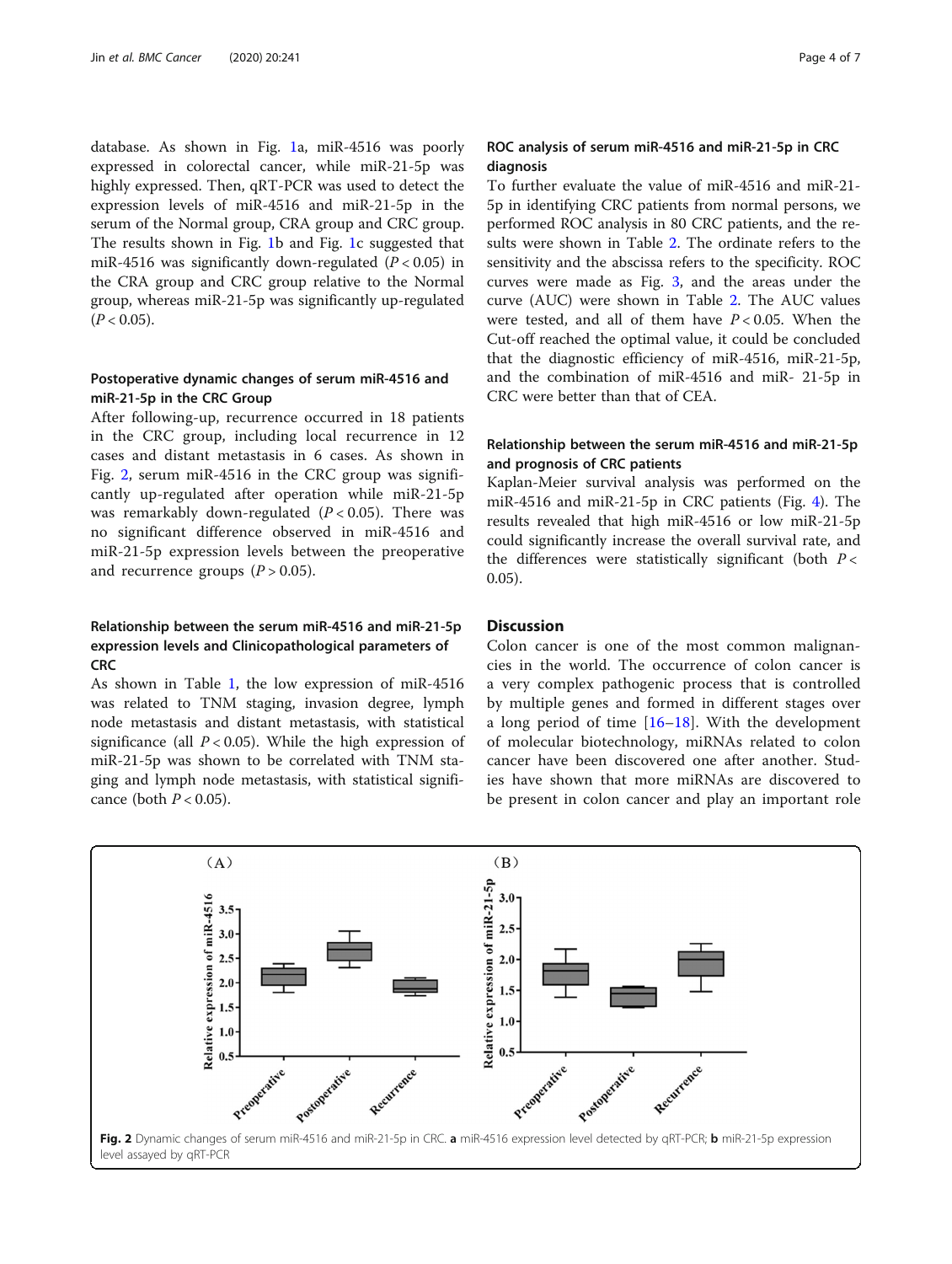| Group                                 | ${\cal N} =$ | miR-4516                                             |                | miR-21-5p                                           |                |
|---------------------------------------|--------------|------------------------------------------------------|----------------|-----------------------------------------------------|----------------|
|                                       | 80           | Relative Expression Level<br>[M $(P_{25}, P_{75})$ ] | $\overline{P}$ | Relative Expression Level<br>$[M (P_{25}, P_{75})]$ | $\overline{P}$ |
| Age                                   |              |                                                      |                |                                                     |                |
| < 60                                  | 43           | 2.09 (1.89, 2.25)                                    | 0.0969         | 1.75 (1.54, 2.01)                                   | 0.2768         |
| $\geq 60$                             | 37           | 2.08 (1.95, 2.16)                                    |                | 1.83 (1.65, 2.03)                                   |                |
| Gender                                |              |                                                      |                |                                                     |                |
| male                                  | 38           | 2.14 (1.95, 2.24)                                    | 0.8576         | 1.74 (1.55, 1.96)                                   | 0.1522         |
| female                                | 42           | 2.11 (1.96, 2.27)                                    |                | 1.84 (1.64, 2.04)                                   |                |
| Tumor Size                            |              |                                                      |                |                                                     |                |
| < 5 cm                                | 35           | 2.10 (1.96, 2.26)                                    | 0.7774         | 1.74 (1.53, 1.94)                                   | 0.4806         |
| $\geq$ 5 cm                           | 45           | 2.04 (1.95, 2.24)                                    |                | 1.80 (1.62, 1.96)                                   |                |
| Tumor Location                        |              |                                                      |                |                                                     |                |
| colon                                 | 38           | 2.12 (1.97, 2.29)                                    | 0.5136         | 1.68 (1.53, 1.90)                                   | 0.4000         |
| rectum                                | 42           | 2.15 (1.99, 2.22)                                    |                | 1.78 (1.55, 1.96)                                   |                |
| Infiltration Degree                   |              |                                                      |                |                                                     |                |
| T1,T2                                 | 30           | 1.94 (1.88, 1.98)                                    | 0.0432         | 1.76 (1.59, 1.92)                                   | 0.0758         |
| T3,T4                                 | 50           | 2.17 (2.07, 2.26)                                    |                | 1.79 (1.54, 1.94)                                   |                |
| TNM Stage                             |              |                                                      |                |                                                     |                |
| $\left\vert -\right\vert \right\vert$ | 44           | 2.40 (2.20,2.48)                                     | < 0.001        | 2.04 (1.90,2.19)                                    | 0.001          |
| $III$ -IV                             | 36           | 1.79 (1.74, 1.92)                                    |                | 1.58 (1.35, 1.64)                                   |                |
| Lymph Node Metastasis                 |              |                                                      |                |                                                     |                |
| non                                   | 48           | 2.33 (2.14, 2.39)                                    | 0.002          | 2.04 (1.90,2.19)                                    | 0.003          |
| exist                                 | 32           | 1.80 (1.82, 1.90)                                    |                | 1.58 (1.35, 1.64)                                   |                |
| Distant Metastasis                    |              |                                                      |                |                                                     |                |
| non                                   | 52           | 2.37 (2.20, 2.42)                                    | 0.029          | 1.64 (1.50, 1.88)                                   | 0.301          |
| exist                                 | 28           | 1.81 (1.74, 1.89)                                    |                | 1.77 (1.58, 1.96)                                   |                |
| CEA Level (ng/ml)                     |              |                                                      |                |                                                     |                |
| $< 5\,$                               | 41           | 2.09 (1.97, 2.20)                                    | 0.417          | 1.88 (1.68, 1.92)                                   | 0.064          |
| $\geq$ 5                              | 39           | 2.12 (1.99, 2.24)                                    |                | 1.60 (1.59, 1.79)                                   |                |

<span id="page-4-0"></span>

|  |  |  |  |  |  |  | <b>Table 1</b> Relationship between the expression of miRNAs and clinicopathological characteristics of colorectal cancer |  |  |
|--|--|--|--|--|--|--|---------------------------------------------------------------------------------------------------------------------------|--|--|
|--|--|--|--|--|--|--|---------------------------------------------------------------------------------------------------------------------------|--|--|

in the tumorigenesis, development and prognosis. We used the colon cancer tissue chip GSE72281 in the GEO database to explore the potential role of miR-NAs in colon cancer and found that miR-21-5p and miR-4516 are differentially expressed in the tissue chip. In recent years, it has been reported that miR-21 has a close relationship with colon cancer, and acts as a key molecule in EMT development. Besides, miR-21 overexpression is controlled by both genetic and epigenetic alterations, and its levels can be used as a tool for predicting CRC metastasis [\[9](#page-6-0), [11](#page-6-0)]. However, miR-4516 is found in the serum of esophageal squamous cell carcinoma and differentially expressed [\[19](#page-6-0)]. Blood samples are easy to obtain, and the detection of serum miRNAs for CRC diagnosis and prognosis prediction is more suitable for clinical application. However, reports

Table 2 Analysis on the expression levels of miR-4516 and miR-21-5p detecting the ROC of colorectal cancer

| Variate                | Sensitivity (%) | Specificity (%) | <b>AUC</b> | $P$ Value | Cut-off |
|------------------------|-----------------|-----------------|------------|-----------|---------|
| miR-4516               | 94.40           | 89.80           | 0.9584     | < 0.001   | 2.17    |
| $miR-21-5p$            | 90.63           | 86.20           | 0.9278     | < 0.001   | 1.53    |
| CEA                    | 85.70           | 84.90           | 0.774      | < 0.001   | 1.20    |
| $miR-4516 + miR-21-5p$ | 92.11           | 87.60           | 0.9425     | < 0.001   | 1.88    |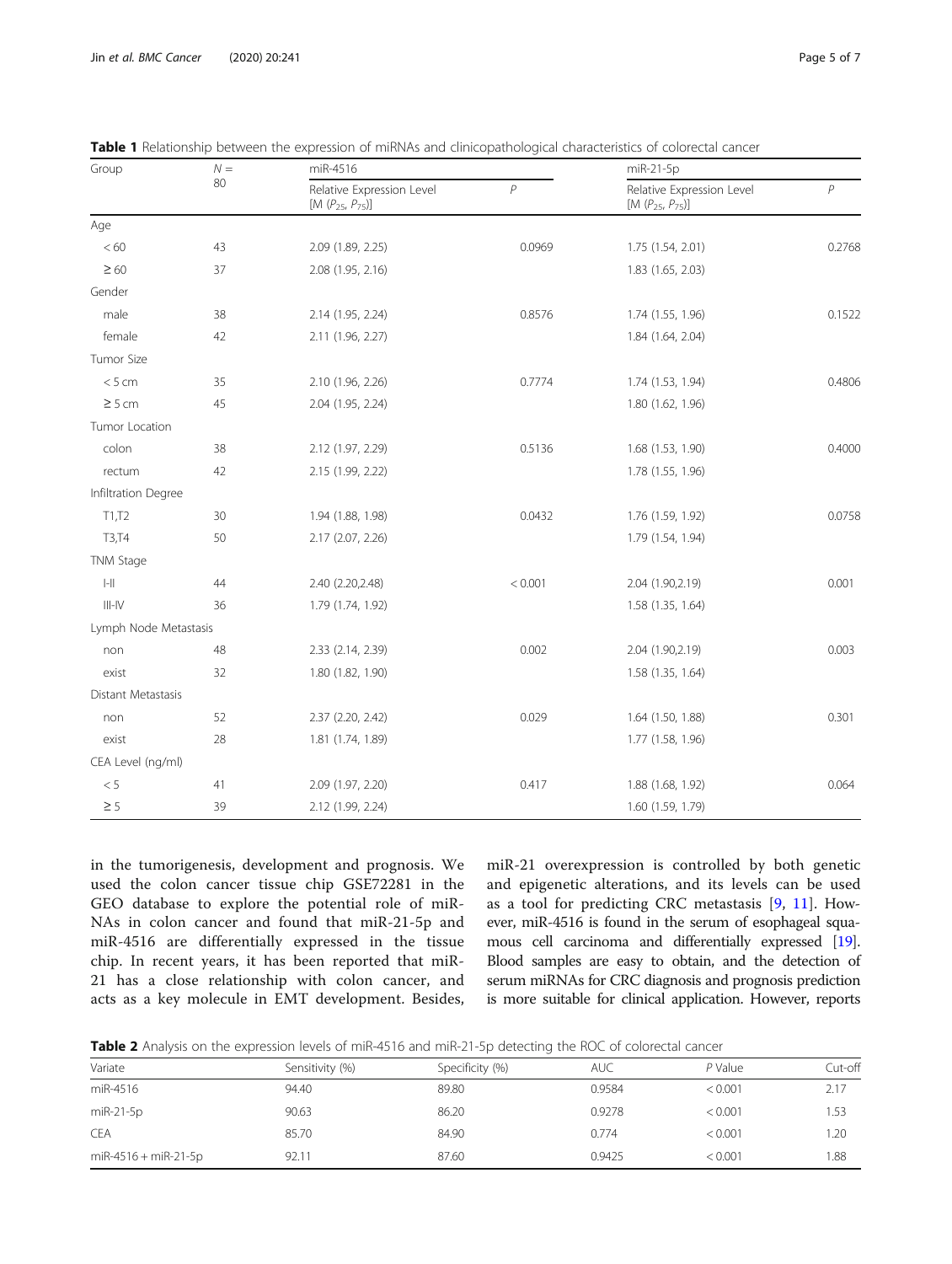<span id="page-5-0"></span>

on miR-4516 in colon cancer serum are rare. Therefore, we used serum samples to explore the significance of miR-4516 and miR-21-5p expression and clinical diagnosis of colorectal cancer patients.

In this study, qRT-PCR was used to detect the expression levels of miR-4516 and miR-21-5p in serum of 80 CRC patients, 65 CRA patients and 50 normal persons. The results showed that miR-21-5p was highly expressed in serum of CRC patients, which is consistent with the literature [\[11](#page-6-0)]. Besides, serum miR-4516 and miR-21-5p in CRC patients changed dynamically after surgery and recurrence, indicating that both miR-4516 and miR-21-5p may have diagnostic value for CRC. In addition, correlation analysis was conducted and found that miR-4516 was significantly associated with TNM staging, invasion degree, lymph node metastasis and distant metastasis, whereas

miR-21-5p showed great correlation with only TNM staging and lymph node metastasis, which suggested that both miR-4516 and miR-21-5p may act as oncogenes responsible for the CRC progression with diagnostic value. Moreover, ROC and Kaplan-Meier analyses indicated that miR-4516 and miR-21-5p could be used as an auxiliary diagnostic criterion for judging the CRC prognosis.

As serum is easy, fast to obtain and non-invasive, and miRNAs in serum are stable, serum miRNAs can be used as novel biomarkers to assist in the CRC diagnosis with good clinical significance, which makes early screening and diagnosis of CRC possible. The alterations of miR-4516 and miR-21-5p in serum suggest that these two miRNAs have the potential serving as tumor markers, and can be used as new therapeutic targets in CRC treatment.